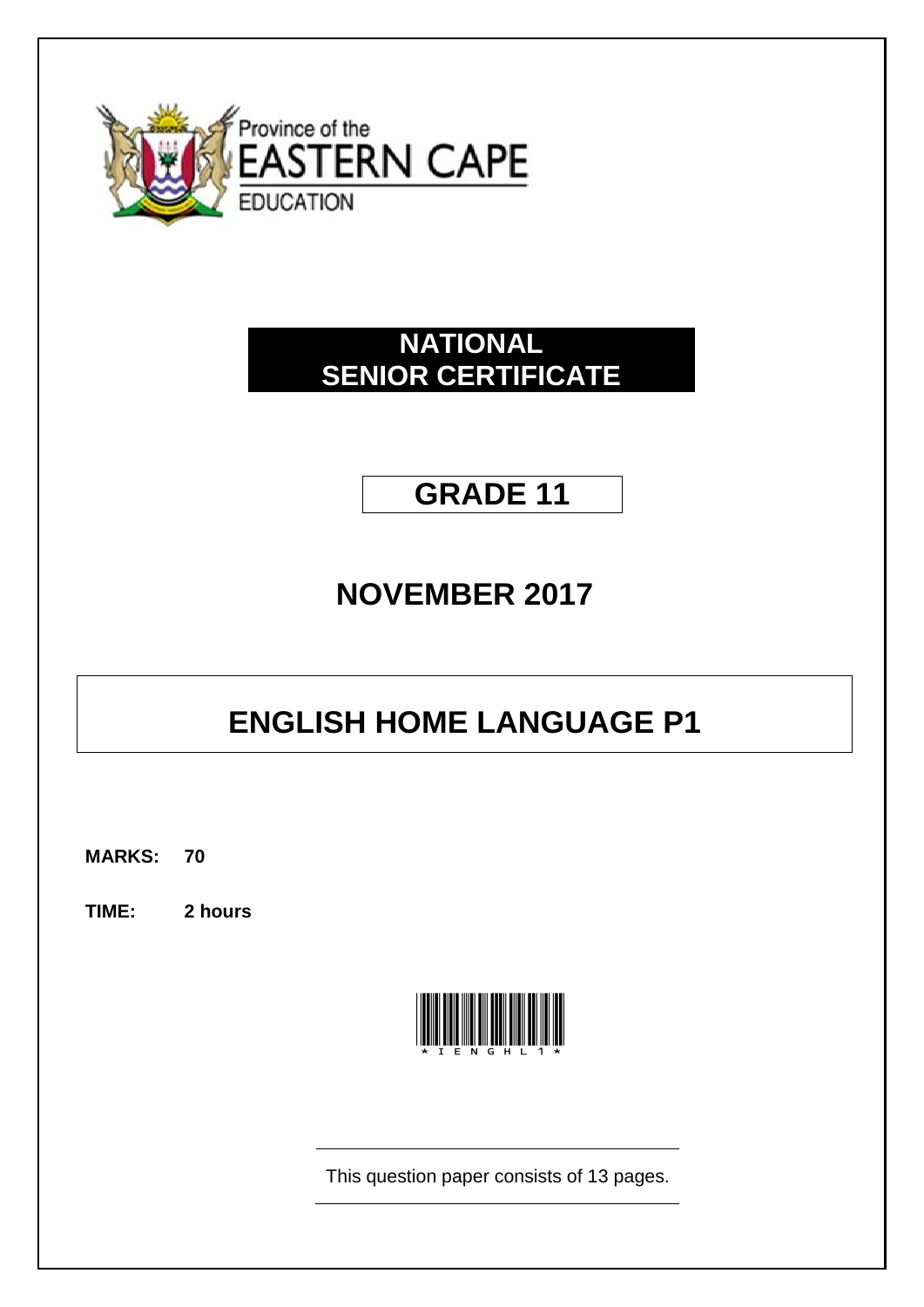#### **INSTRUCTIONS AND INFORMATION**

1. This question paper consists of THREE sections:

| <b>SECTION A: COMPREHENSION</b>                       | $(30 \text{ marks})$ |
|-------------------------------------------------------|----------------------|
| <b>SECTION B: SUMMARY</b>                             | $(10 \text{ marks})$ |
| <b>SECTION C: Language Structures and Conventions</b> | $(30 \text{ marks})$ |

- 2. Read ALL the instructions carefully.
- 3. Answer ALL the questions.
- 4. Start EACH section on a NEW page.
- 5. Rule off after each section.
- 6. Number the answers correctly according to the numbering system used in this question paper.
- 7. Leave a line after each answer.
- 8. Pay special attention to spelling and sentence construction.
- 9. Suggested time allocation:

SECTION A: 50 minutes SECTION B: 30 minutes SECTION C: 40 minutes

10. Write neatly and legibly.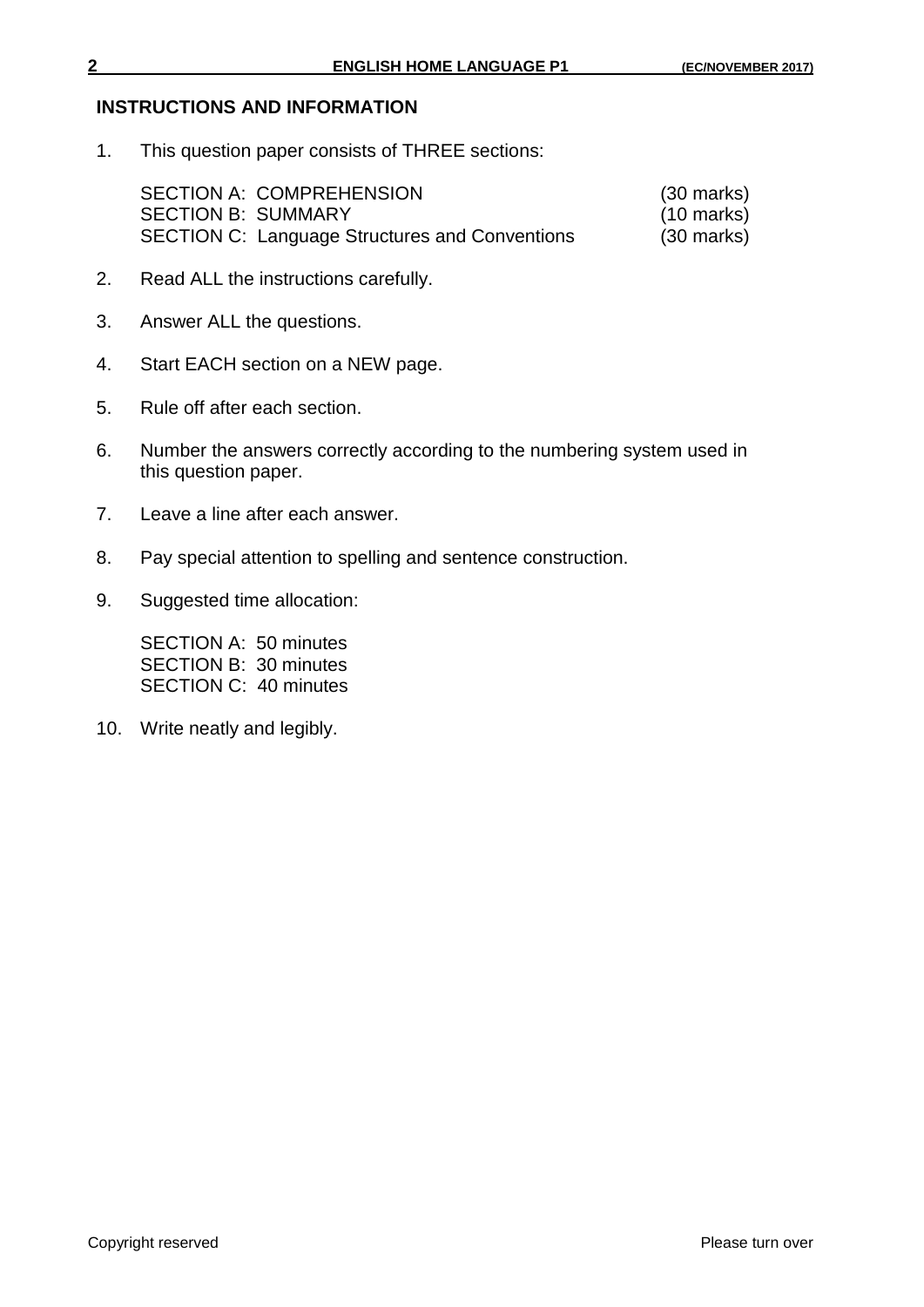#### **SECTION A: COMPREHENSION**

#### **QUESTION 1: READING FOR MEANING AND UNDERSTANDING**

Read TEXT A and B below and answer the questions set.

### **TEXT A**

# **EVERYONE'S A STAR**

By Samantha Trenoweth *From Anne Summers Reports*

- 1 It's 2015 and *YouTube* has only been around for ten years, but already one wonders what a canny, creative teenager did on a slow suburban weekend before it came along. In the meantime, parents panic about the internet, fretting about stalkers and pornography and bullying, worried their kids will be brainwashed by fundamentalists. 5
- 2 For teenagers, *YouTube* is an extraordinary, democratic, libertarian medium. It's a community of peers, much like the underground press was in the 1970's, but without an editor. It's a free platform on which artists, actors, activists, the makers of cake pops and the knitters of onesies can exhibit their work. 10

- 3 All aspiring vloggers (video bloggers) need is a smart phone or a camera with video capability, and a simple program like *iMovie*. Uploading a video to *YouTube* is as easy as attaching a document to an email. The results might be approbation, love, sponsorship or the warm glow that comes from making even a tiny contribution to a better world. The same state of  $15$
- 4 Take the Australian pop punk quartet band *5 Seconds of Summer*, the stuff of *YouTube* legend. These four lads from *Riverstone*, in Sydney's far northwest, spent their weekends busking outside the local shopping centre and uploading cover versions to the web, and became a hit when a bunch of teenage girls stumbled upon their channel. Word spread and the music 20 industry caught on belatedly. The band's following snowballed. They sold out their second show in five minutes flat. An EP and a support spot on One Direction's world tour followed. Since then the band has hit No. 1 in Australia, New Zealand, Ireland and UK.
- 5 The BBC has a *YouTube* channel. So does Giorgio Armani, the British 25 monarchy, Russel Brand and the CIA. *YouTube* has more than a billion monthly active users: roughly one in seven people on Earth. People watch hundreds of millions of hours of this stuff every day in 75 countries and 61 languages. There's a whole lot of mainstream programming on there, and a whole lot of rubbish. But there are obscure, brilliant, quirky gems too, 30 and finding them offers membership to those in-the-know clubs that teenagers (and even adults) get a kick out of.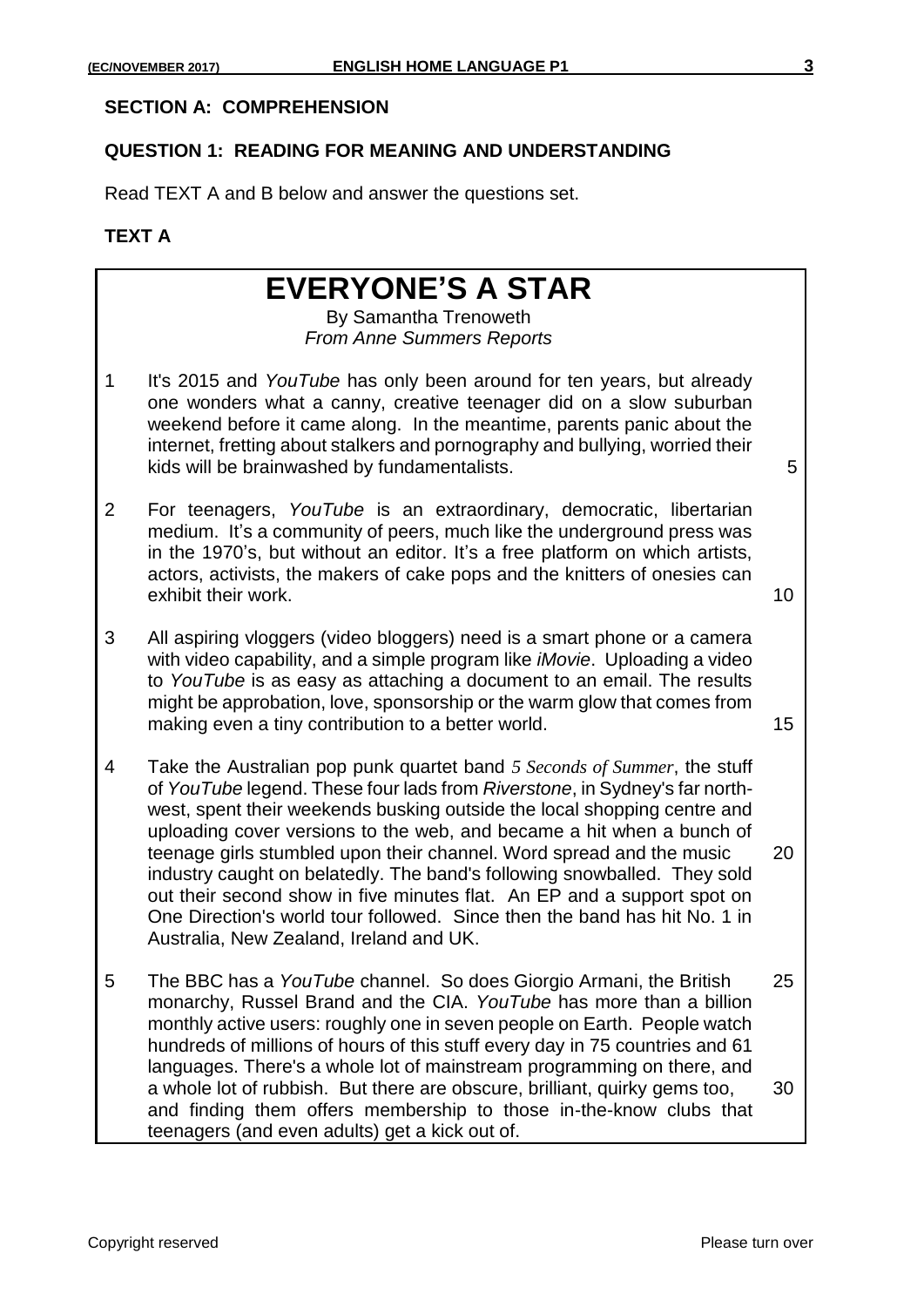- 6 Abigail Harrison (Astronaut Abby) doesn't want to shoot to stardom she wants to shoot into space. Abby, 17, is determined to be the first astronaut on Mars. She has a comprehensive website and a *YouTube* channel where she reports on science and space-related issues. ʽ*There's this incredible space community on social media*,' she explains, and the ability 35 to talk directly to real astronauts and engineers ʽ*just makes the whole thing feel more real and achievable*'.
- 7 The entertainment magazine *Variety* reports the most popular vloggers now have substantially bigger teenage fan bases than mainstream celebrities. Many young vloggers are using their *YouTube* fame to rally 40 support for causes and charities. After reading John Green's bestselling novel *The Fault in Our Stars*, Troye Sivan wrote a song about young people living with cancer and donated the proceeds to a hospital in Western Australia. British lads, Jacksgap rode across India in a tuk-tuk for the Teenage Cancer Trust and they've recently become advocates for 45 greater understanding about mental health. British *YouTube* star, Zoella (whose channel has almost eight million subscribers), has shared her own struggle with anxiety and shared coping strategies.
- 8 Many young *YouTubers* see the platform more as a medium for selfexpression than advocacy. For 16-year-old Didda, *YouTube* is all about 50 creative expression. Her whimsical, beautiful, funny films mix the hyperreality of Icelandic (and sometimes Norwegian) landscapes with quirky special effects. Didda is convinced that *YouTub*e means the end of mainstream TV, and to some extent she's probably right, at least for the teenage demographic. The state of the state of the state of the state of the state of the state of the state of the state of the state of the state of the state of the state of the state of the state of the state of the st
- 9 Swedish gamer, PewDiePie, *YouTube*'s most popular star, has more than 30 million subscribers and his most popular video has clocked up around 60 million views. By comparison, 8,1 million "*legitimate viewers*" watched the record-breaking fifth season finale *of Game of Thrones* and roughly 1,5 million tuned into the *2015 MTV Movie Awards*. Traditional TV stations, 60 managed by lumbering hierarchies, can't compete with *YouTube*'s immediacy and intimacy.
- 10 Teenagers constantly refer to this nation of community when talking about *YouTube*. ʽ*I often feel isolated in Iceland*,' says Didda, '*and YouTube is more personal than television. It helps me connect with the world*.' 65

#### [Adapted from *Readers Digest*, September 2015]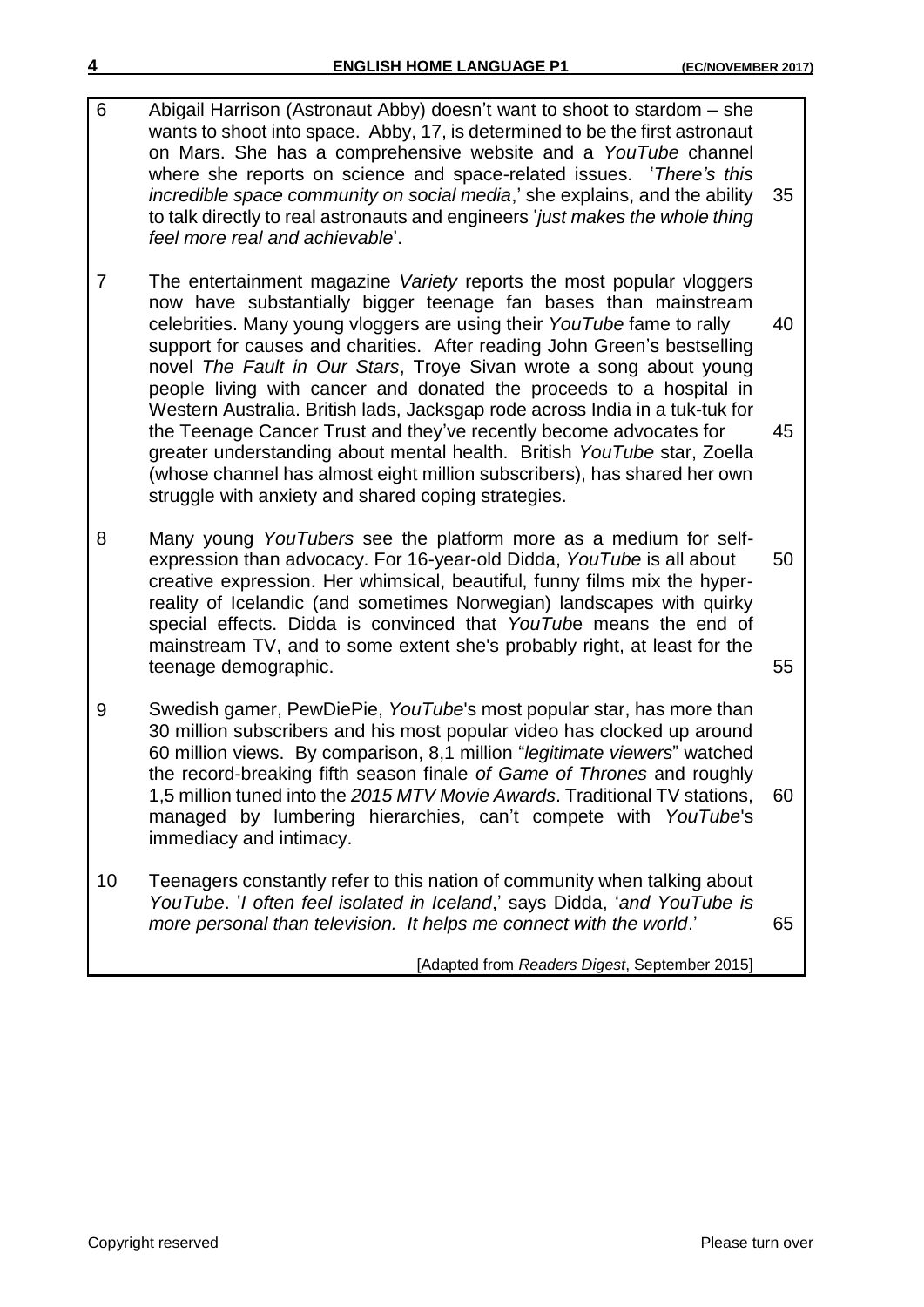#### **QUESTIONS: TEXT B:**

| 1.1  | Give a reason for the chosen title of the passage. |                                                                                                                            |     |
|------|----------------------------------------------------|----------------------------------------------------------------------------------------------------------------------------|-----|
|      |                                                    | Refer to paragraph 1.                                                                                                      | (2) |
| 1.2  | internet.                                          | State the difference between how parents and teenagers view the                                                            | (2) |
|      |                                                    | Refer to paragraph 2.                                                                                                      |     |
| 1.3  |                                                    | Explain in your own words, exactly how teenagers view YouTube.                                                             | (2) |
| 1.4  |                                                    | According to paragraph 3, one reaction to a post on YouTube could be<br>approbation. What could the opposite reaction be?  | (1) |
| 1.5  |                                                    | Refer to: The band's following snowballed. (Paragraph 4)                                                                   |     |
|      | 1.5.1                                              | Name the figure of speech used here.                                                                                       | (1) |
|      | 1.5.2                                              | Explain this figure of speech.                                                                                             | (2) |
| 1.6  |                                                    | Explain what an <i>in-the-know-club</i> is. (Paragraph 5)                                                                  | (2) |
| 1.7  |                                                    | Discuss why the writer has quoted Astronaut Abby's words in paragraph 6.                                                   | (2) |
| 1.8  |                                                    | The word vloggers (paragraph. 7) is a / an                                                                                 |     |
|      |                                                    | Choose the correct option:                                                                                                 |     |
|      | A<br>B<br>C<br>D                                   | initialism.<br>neologism.<br>parallelism.<br>acronym.                                                                      | (1) |
| 1.9  |                                                    | Comment critically on the motive of the vloggers mentioned in<br>paragraph 7.                                              | (3) |
| 1.10 |                                                    | Do you agree with Didda's opinion that YouTube means the end of<br>mainstream TV? Substantiate your response.              | (3) |
| 1.11 |                                                    | What, according to the information given in paragraph 9, is the biggest<br>advantage of YouTube compared to mainstream TV? | (2) |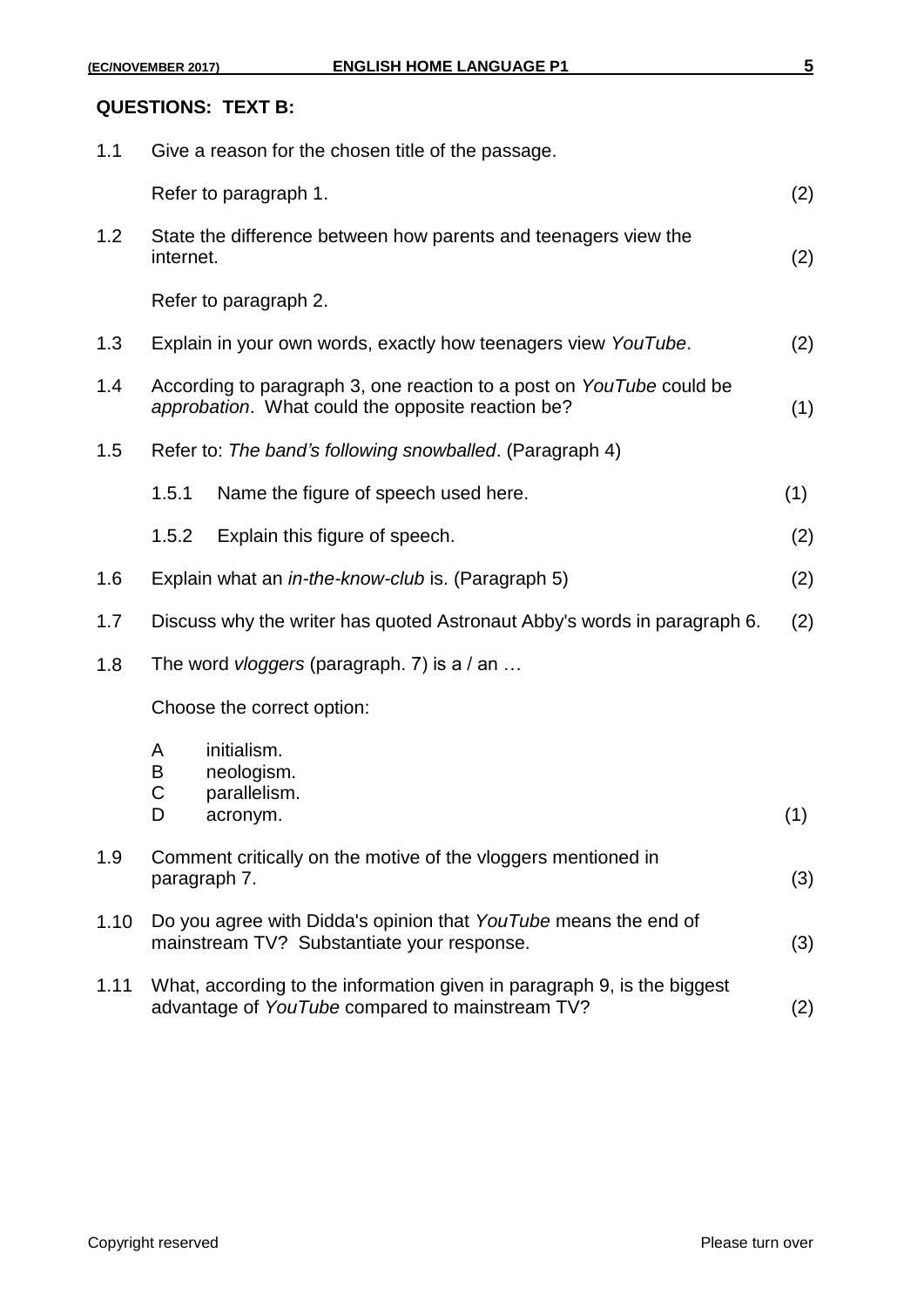#### **QUESTIONS: TEXT B**

## (1) *YouTube* **March 2015 unique visitors, by age**



**Female-dominated** *YouTube* **categories**

# DogsPop Music East Asian Music Weight Loss Skin and Nail Care Makeup and Cosmetics ⊣  $\circ$ 0 20 40 60 80 100

#### % female viewership

(2)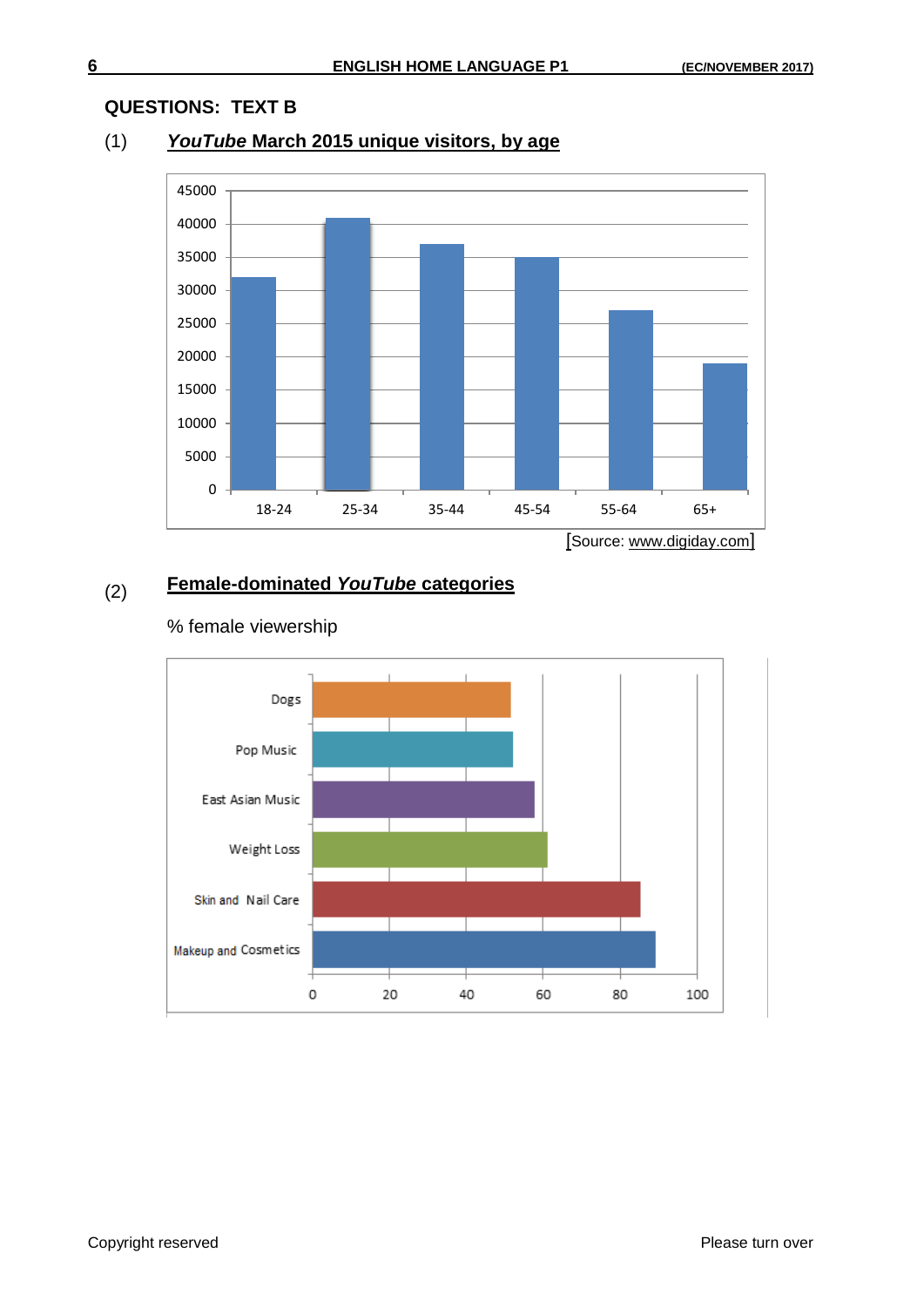#### (3) **Male-dominated** *YouTube* **categories**



### Refer to TEXT B (1).

|      | <b>TOTAL SECTION A:</b>                                                                    | 30  |
|------|--------------------------------------------------------------------------------------------|-----|
| 1.14 | Critically discuss how the graphs in TEXT B underscore the message<br>of TEXT A.           | (3) |
|      | <b>QUESTIONS: TEXT A AND TEXT B</b>                                                        |     |
| 1.13 | Discuss what is typical of female and male behaviour as shown in<br>graphs 2 and 3.        | (2) |
|      | Refer to $TEXTB(2)$ and $(3)$ .                                                            |     |
| 1.12 | Is it surprising which age group views YouTube the most? Give a<br>reason for your answer. | (2) |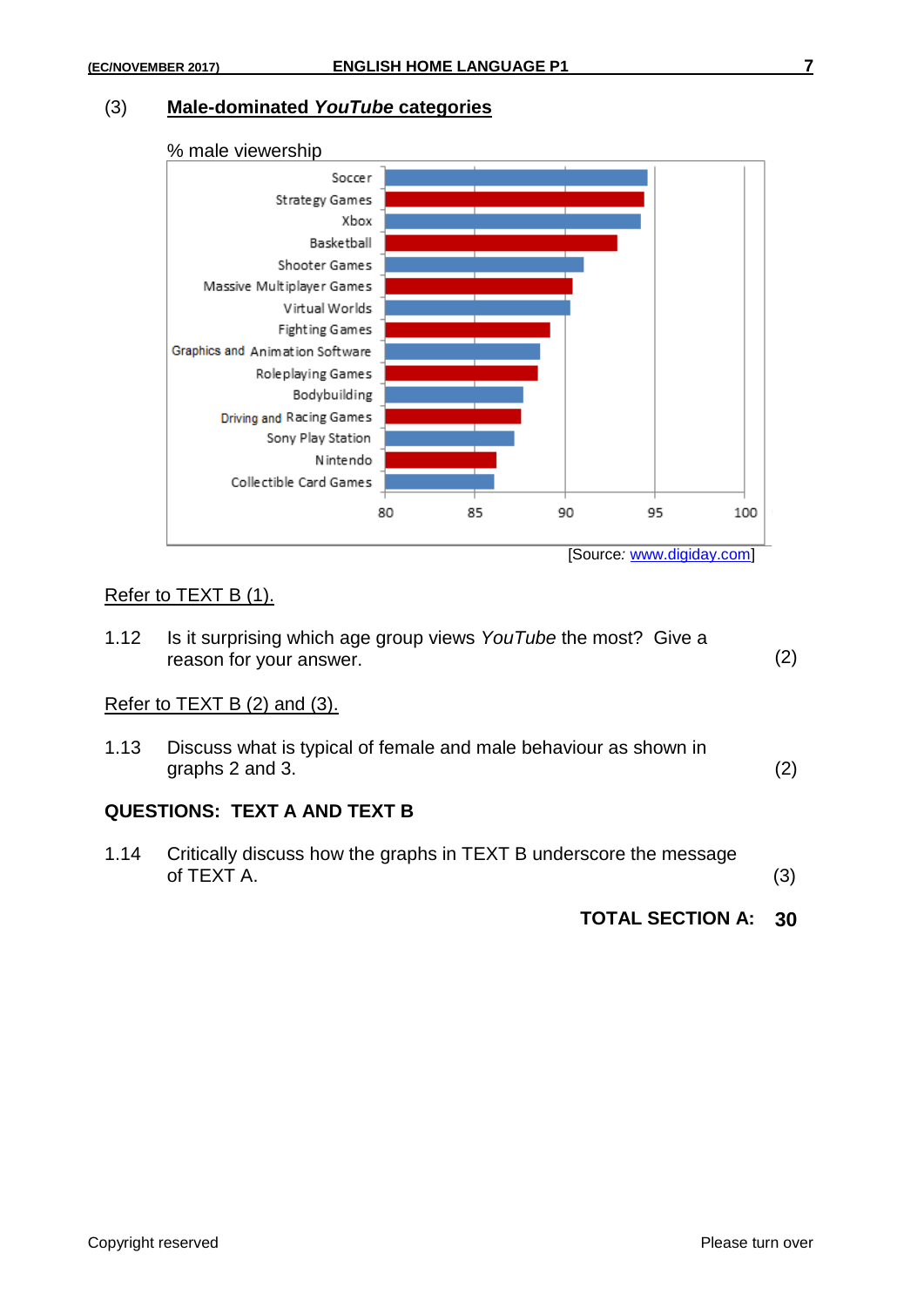#### **SECTION B: SUMMARY**

#### **QUESTION 2: SUMMARISING IN YOUR OWN WORDS**

The edited passage below (TEXT C) is about *saving your environment by adapting your home'.*

You are required to do the following:

- 1. Summarise the ways in which you can adapt your home to save the environment.
- 2. Present your SUMMARY in a FLUENT PARAGRAPH using your OWN WORDS.
- 3. Your paragraph must include SEVEN POINTS and NOT exceed 90 words.
- 4. You are NOT required to supply a title for the summary.
- 5. Indicate your WORD COUNT at the end of the summary.

## **TEXT C:**

- 1 Trying to go easy on the environment and leaving something behind for your descendants is not so difficult once you start with small everyday things where you can make a change that can last a lifetime.
- 2 Let's see how you can save your environment by adapting your home.
- 3 Skylights and solar tubes are installed in your ceiling and are designed to let in more light. This will reduce the electricity you need to light your house. Some types can even convert sunlight into electricity.
- 4 Compact fluorescent or LED light bulbs do cost more, but they also last longer than conventional light bulbs. They also use only one-quarter of the energy. Start with the lights you leave on the most.
- 5 If your taps drip, get them fixed, or, if you can't fix them right away, at least put a container under the dripping tap and use the water elsewhere, such as in your garden to water plants.
- 6 Choose curtains or blinds that keep your house cool in summer and warm in winter. For example, heavy curtains in a colder climate will help keep warm air in at night. If you are in a hot climate, consider tinting your windows or installing a reflective coating.
- 7 Deciduous trees provide shade in the summer, yet allow warming rays to enter your house during the colder months. Evergreens provide a wind break from prevailing winds. Be sure to consider the future growth of any planting and plant far enough from your house that the root systems will not disrupt your foundation.
- 8 Clean the coils on your refrigerator about once a year.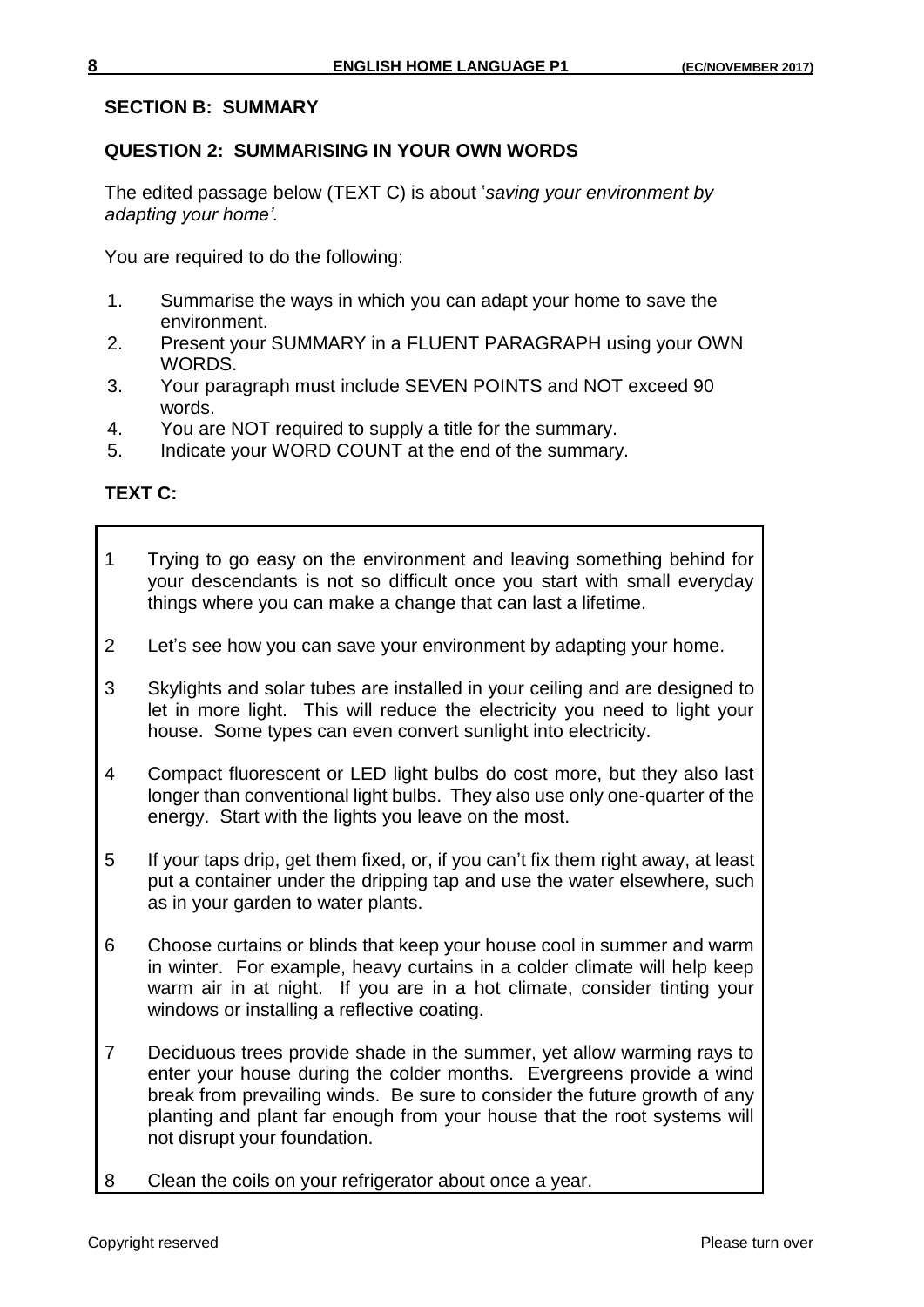- 9 Clean the vent on your clothes dryer about once a year. Clean the lint filter each time you use the dryer.
- 10 A low-flow toilet can save many gallons of water per year, both preserving the environment and lowering your water bill.
- 11 Solar panels convert sunlight to electricity and are dropping in price. A home utility bill can drop by 20% with the use of converted solar energy.

## **TOTAL SECTION B: 10**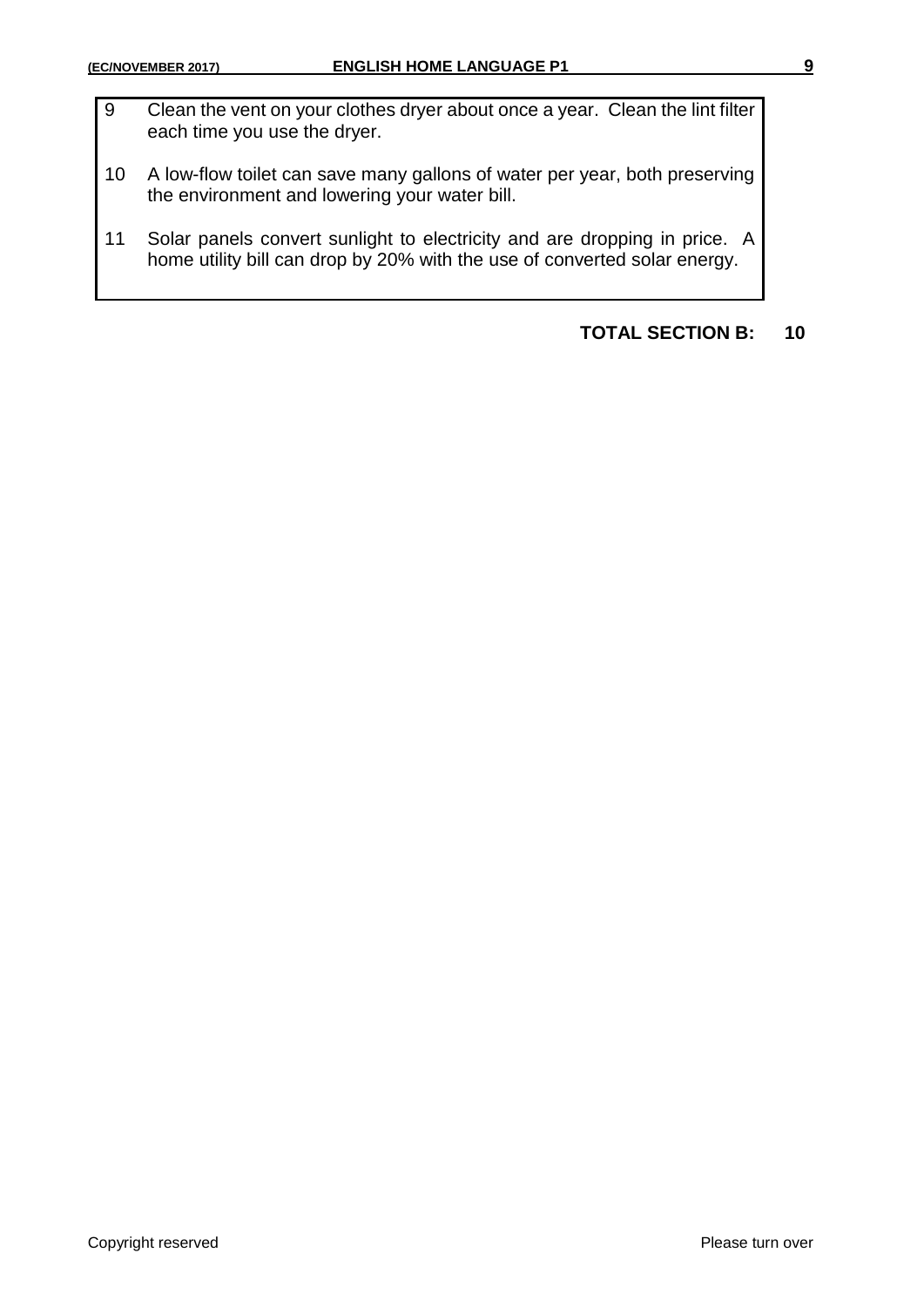#### **SECTION C: LANGUAGE STRUCTURES AND CONVENTIONS**

#### **QUESTION 3: ANALYSING ADVERTISING**

Study the advertisement (TEXT D) below and answer the set questions.



3.1 What is the effect of omitting the question mark in the question asked in the graphic? (Do you know … of water.) (2) 3.2 Explain how the graphic cleverly illustrates the question asked. (3) 3.3 Why do you think most of the companies funding this advertisement are petroleum companies? (2) 3.4 Discuss how the company's name and logo fit the message that this company wants to convey. (3) **[10]**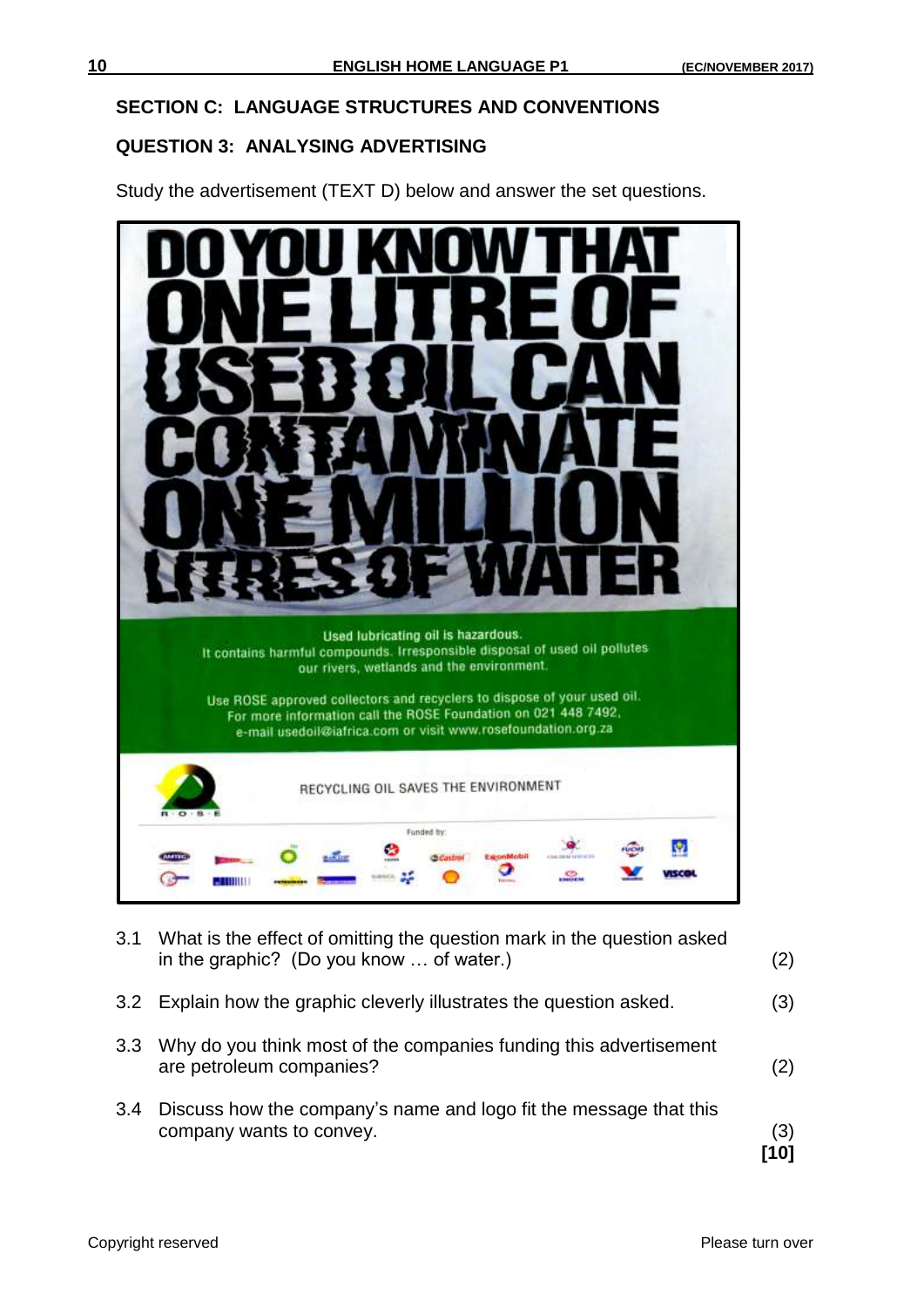#### **QUESTION 4: UNDERSTANDING OTHER ASPECTS OF THE MEDIA**

Study TEXT E and answer the set questions.

#### **TEXT F: CARTOON**



4.4 Critically discuss the stereotypes found in this cartoon strip. (3)

**[10]**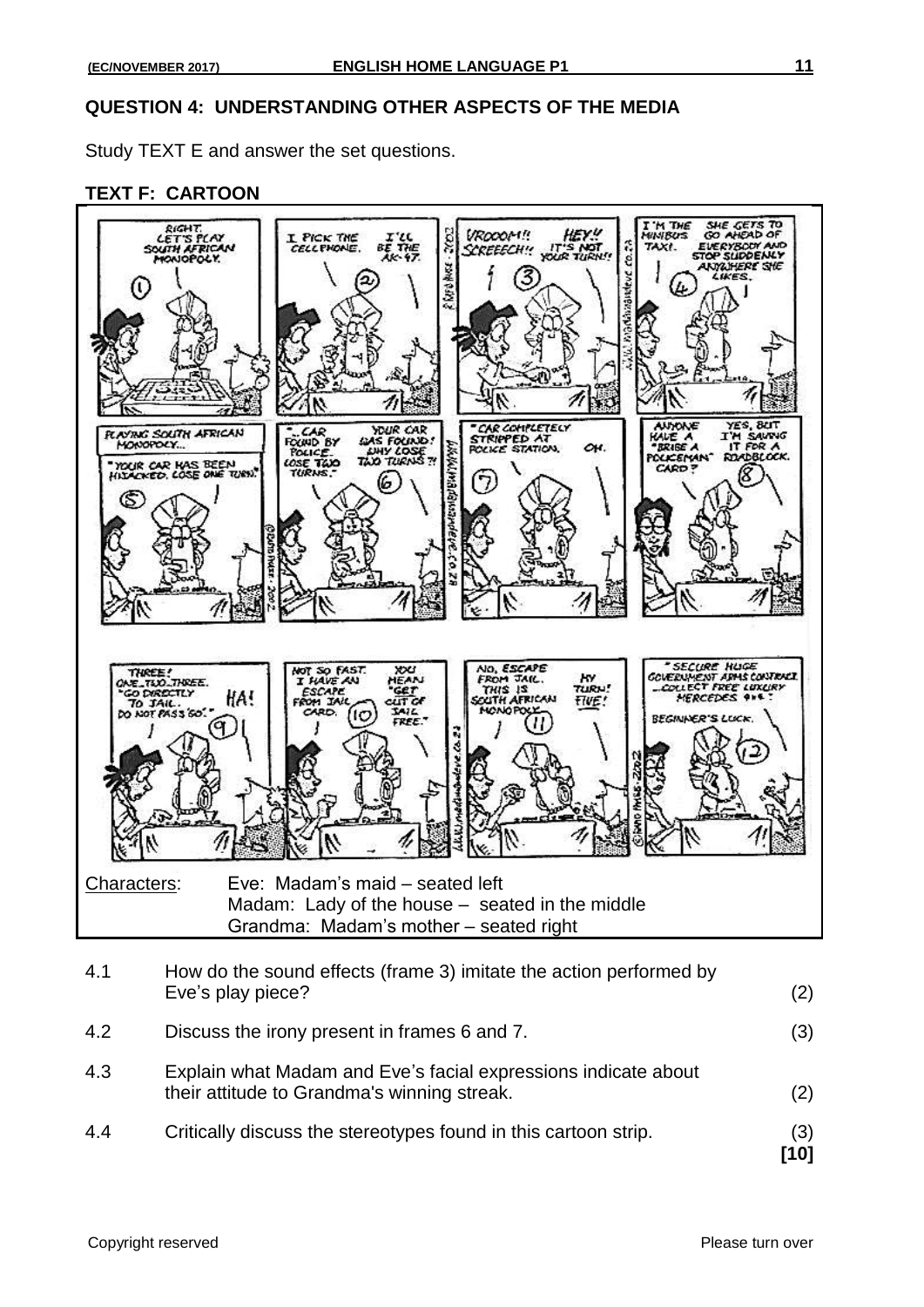#### **QUESTION 5: USING LANGUAGE CORRECTLY**

Read TEXT F, which contains some deliberate errors, and answer the set questions.

#### **TEXT F**

### **LIVES ARE ON THE LINE**

- 1 They're a special breed of highly trained men and women who put their lives on the line to save others in situations so volitile they could break the toughest soul.
- 2 They're called hostage negotiators and in movies such as *The Negotiator* and *John Q* they're depicted as heroes as they do their utmost to talk hostage-takers off the proverbial ledge.
- 3 Hollywood often gets it surprisingly right, says James Lawrence, who's been a crisis and hostage negotiator in South Africa for 13 years. ʽ*What you see in movies – that's what we do*,ʽ Lawrence says, ʽ*But sometimes it's 100 times worse.'*
- 4 SA has 365 trained hostage negotiators full-time members of the police force who are on standby 24 hours a day.
- 5 Negotiators save lives by the way they communicate with the person holding the weapon. They have just one motto: ʽ*We serve through listening.'*
- 6 When they arrive at the scene they're unarmed and without the protection of a bulletproof vest, so the distressed person can relate better to them. The weapons they employ conclude listening skills, courage and patience.
- 7 Applicants undergo psychometric tests and must be able to really work under pressure, be emotionally stable and show exceptional character.
- 8 ʽ*We're like a submarine*,ʽ says Joy Ncebe, who has been a negotiator for six years. ʽ*People don't know about us but we're there when they need us*.' [Source: *www.you.co.za*]